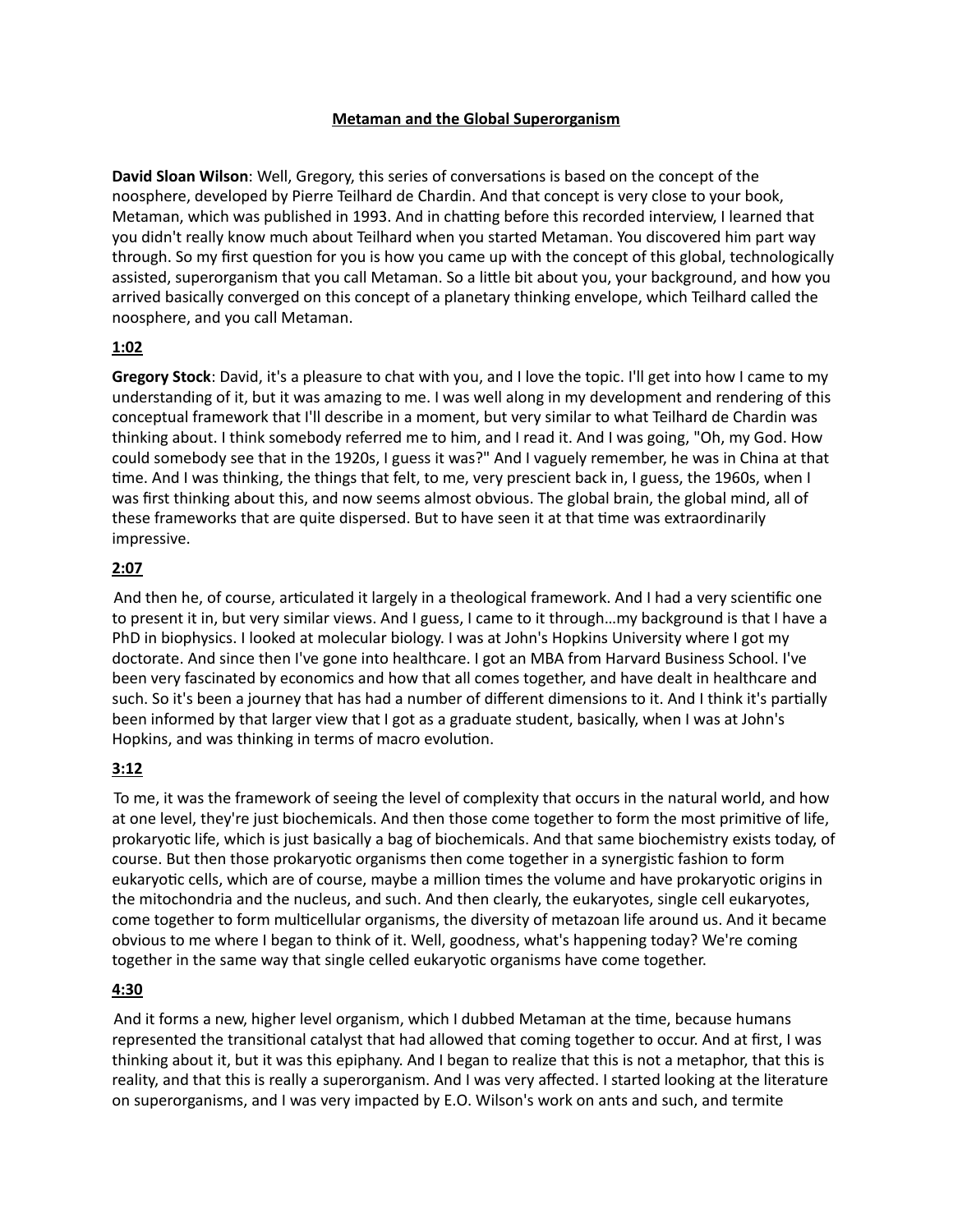colonies. And I began to explore it in more depth about the idea of, well, look, how does this communication occur between individuals cells? What's the bandwidth of that? What are the limitations of it? And then how that advances when you get actual organisms that are connected together in ant and termite colonies. And then look at the kind of bandwidths that we have and the relaxation of the limitations for those connections, and how powerful that really is.

 And I began to explore that in depth. And I guess, it was over a period of quite a few years where I really worked out what I saw as the biology and what were the analogs to the nervous system, and the external envelope of that meta organism and such. And only at that point did I begin to really come across Teilhard's work as I was not terribly familiar with the broader literature of this kind of thinking.

## **6:22**

**DSW**: Teilhard had been largely forgotten by then. During his lifetime, he was a very distinguished scientist, in addition to a Jesuit priest. But afterwards, basically with the onset of the modern synthesis, evolution took this big turn towards genetic evolution, Mendelian genetics and all that. And it became very reductionistic. Teilhard's vision of human cultural evolution essentially just was not part of that. So he remained read by spiritual thinkers, I mean, spiritually oriented people, but it's not at all surprising that you didn't encounter him, coming at it from a scientific perspective. And part of this project is actually just to reintroduce his thinking to a modern scientific audience. That's part of this project. But what was the reaction to Metaman? How was it received?

**GS**: Well, when it was published a number of years later, at that time, I had written manuscripts, but I didn't have any clue as to how to publish anything, or hadn't really even thought about it in a deeper way. I was thinking of putting together some papers and such. So it was something that was a back project for me. And I ended up writing a book that was very successful, called The Book of Questions, which was, again, just a little...

**DSW**: Now Gregory, I want to pause you on that, because I've done a little due diligence on your life and work. And I'm fascinated by The Book of Questions, so let's not race through that. Tell me more about The Book of Questions. I mean, that's quite an achievement, to have come up with an idea that became so successful. Let's spend just a minute or two on that.

## **8:18**

**GS**: Yeah. Well, we can come back to that because it really is occupying all of my energies at this point, in a way that is very much informed by both the work of Teilhard and my work with Metaman. But it's been a journey there, and I didn't realize those connections at the time. I had been through a divorce. I was kind of lonely. I was at a retreat with some friends up in Oregon, and at a place called Breitenbush. That was the name of it. It was up in the mountains, outside of Portland. And I just was in this conversation. We all have had them, where five or six of us went until six in the morning or so, talking about life, about everything, about nothing. One of these very loose, very playful, very intellectual, very enjoyable conversations.

 The next morning, I stepped back and I thought, oh, that was so wonderful. Why has it been a decade since I've had a conversation like that? I thought, in college, I would have those interactions all the time. And now it's been ages. And I struggled. I thought, there must be some way to make that happen more often. What was it? And I started looking at it, and came up with the idea that I batted around with a close friend of mine there, which was, could you use questions to lubricate that kind of interaction, to catalyze it? And I came up with a few questions at the time, mostly associated with relationships, connection, what our values are, and tried them out. And they were very effective at opening up conversation.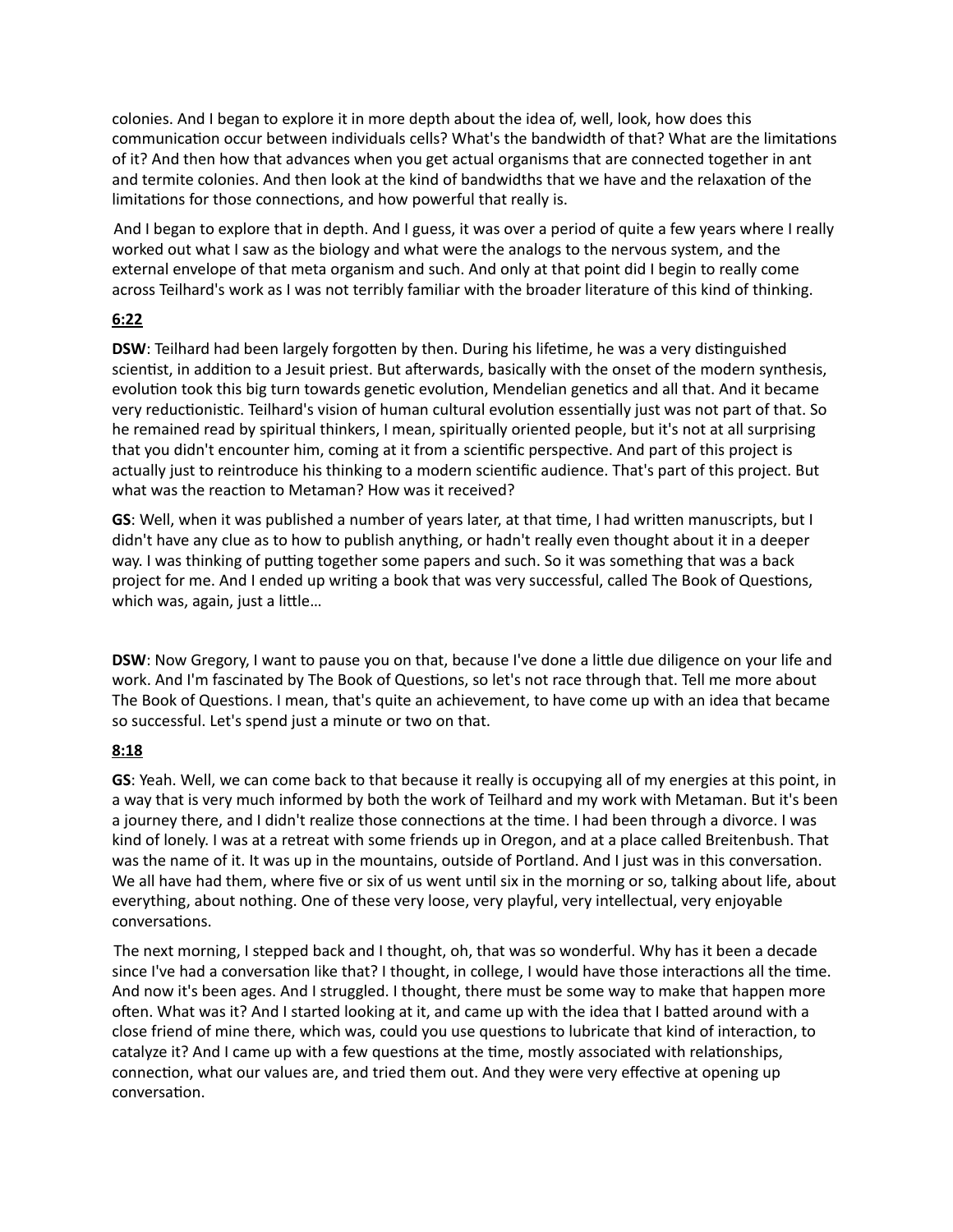So I spent a year after that, coming up with questions, going out and talking to people, and posing them. I think one of the earliest questions was, you're sitting at a cafe and you look over a few tables, and you see somebody, and you know that if you go over there, you're going to fall totally in love with that person. It'll be the stuff of fairy tales. It'll be fully reciprocated. And you also know that in six months, they're going to step off a curb, get hit by a transit bus and killed. And you can't change that. But if you go over, you're going to forget what's going to happen, but that's a trajectory you'll be headed down. So do you go over and have that experience, or do you walk away?

It's that kind of open-ended question that really, very quickly, you're talking about whether you view love as an experience, whether you view it as a investment in your future, whether you protect yourself from pain, that kind of a thing. And a whole bunch of other ones related to our mortality, related to illness, related to all sorts of values. So I self-published that with another friend who knew a little bit about publishing. It sold quite a few copies, maybe 15,000 or so. And then I was at Harvard, at business school, which is another step in my journey. I had been developing early networking software. I left academics a few years before that. This was in, I guess, the late '70s, and went and developed the early software associated with ATM and financial networks at Transaction Technology, which was a development arm of CitiCorp. Completely different.

So I ended up looking at those kinds of questions, and I published it. I took it to Workman Press, and it became an international bestseller. No one had just posed questions and not given any answers, and done it in a very neutral, open-ended way. I guess, there were several books in that series that sold about five million copies and were translated into 25 languages. And it was quite a phenomenon. I did about 1,000 radio and television shows and such, but it was always like a guilty pleasure. It was like, oh, I do these serious things. I'm a scientist. This is just a little hobby of mine. And then it was on the success of that, that enabled me very easily to publish Metaman, because that had been such a success.

## **13:27**

**DSW**: Yeah. Yeah. Somebody wanted to publish your next book at that point.

**GS**: Yeah. So then I published Metaman, which was very well received, but not a bestseller by any means, but very gratifying because it had a significant impact on people that I admired, who read it and really were moved by that, by the detailed presentation of human society as a biological organism, and placing it in the larger context of meta evolution, which was something that I was very engaged with at that time. And then I went on to write another book, that was Redesigning Humans. I was interested in, well, what does this mean for us to be the belly of this entity, this meta structure, this superorganism? How is it, experientially? And what does it mean for the future of humanity?

So one of the areas there that was most interesting to me was our own biology, where clearly, through the vision of this meta creature, I mean, it's not our individual vision, we were able to begin to unravel the details of the workings of life, and begin to see our place in the universe, in the trajectory of life. I mean, this is all a collective phenomena that we're looking at. And as we begin to be able to understand that, we begin to be able to manipulate it. So we're at the very early stages of beginning to tinker and reengineer life itself. And of course, it's turning this technology back on our own selves that has such extraordinary implications for the human as a species, as a biological entity. So that was what that book was about, basically.

## **15:41**

**DSW**: So Gregory, how does your Metaman work relate back to your Book of Questions?

**GS**: I guess what happened is I started to realize that in terms of us, in terms of humans, I started to look back at my career. I went and accepted a faculty position at Mount Sinai, at the school of medicine, at the Icahn School of Medicine. And very much wedded to the idea of the vision of healthcare, which is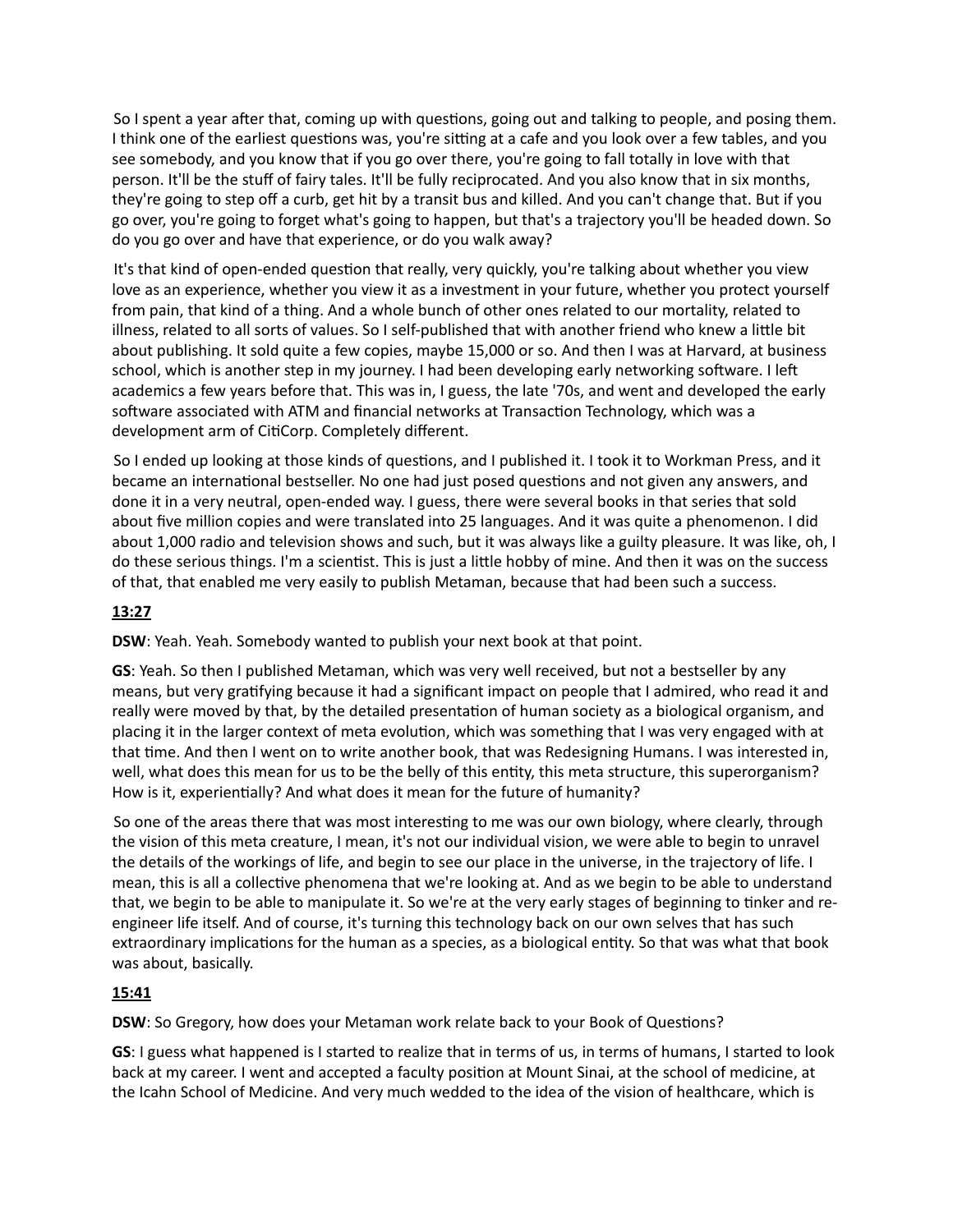that we're going to collect this enormous amount of data about people. This was building off of all the mobile health devices so that you can take steps. I was doing continuous glucose monitoring, monitoring brain function, doing all of these things, hooked up with batteries and wire, and collecting loads of data. And then with that kind of a big data profile, including your gut biome and your various kinds of genetic, full analytics on genetics and everything, the idea being that we're going to collect all this data, and then we're going to really, deeply analyze it, which we can do relatively easy. We're in early stages of doing that.

## **DSW**: Big data. Big, big data.

**GS**: Yeah. You got it, David. So the thesis is, you're going to take all this data, gather it. You're going to analyze it really deeply. And then you're going to feed back insights that are going to be very valuable in preventing disease, in maintaining wellness and health. And in fact, the wrinkle of it for me was that I was interested in wellness and precision wellness, as opposed to precision medicine. But then I began to realize that as I got into it deeply, and I set up a whole series of fireside chats, dinner parties with various distinguished people in the healthcare arena, to try to engineer a new healthcare medicine.

And I began to realize that that was fantasy, in that this idea that we're going to be able to conclude, get insights that we didn't already know, and then act upon them in order to somehow deepen our sense of wellbeing in our lives, I began to realize that that was wrong because, actually, we know what's wrong with ourselves, often, in terms of the health issues.

We're socially isolated, we don't get exercise, we're not eating well. So it's not like you're going to do all of this big data analytics, and then come back and say, "My God, you are morbidly obese and you smoke. I never imagined that. This is such a shock. Let me see the printout." So it's like the cartoon of the person who's looking for his keys under the street lamp because that's where it's light, and he lost them in the bushes.

# **19:17**

**DSW**: Gregory, let me take my turn here for a little bit, because it's so interesting. What's interesting about that is that Metaman, of course, is very pro technology, and I'm sure that that was alienating for about as many people as it was alluring. So your stance on technology is interesting, especially given what you just said, because what you just said is that this high tech approach to the quantified self, that we just measure everything about us. And then we've learned something that we didn't know before. That particular form of technology was maybe not so much. So it seems as if you discovered for yourself that at least certain forms of technology are not the solution to this. Speak a little bit about your stance towards technology in the formation of Metaman or the noosphere, or basically a global superorganism. What's the downside, the two-edged sword of technology?

# **20:23**

**GS**: Well, the formation of a superorganism doesn't speak very loudly about what the impact on our lives and our experience of life is going to be. It's like, if you look at the human body and you can, say, you look at a red blood cell or some other cellular construct. Is it happy? Is it pleased with what it's doing in the body? Does it even have a sense of its larger role within the superorganism? It's certainly protected in a way. And your homeostatic guardrails are established so that, by and large, a red blood cell is doing what it should be doing in terms of the larger functioning. But I think we're kind of the same way, in that there are aspects of technology that don't really contribute to our sense of wellbeing, other ones that really do. But certainly, technology's absolutely central to the formation of this global superorganism. Couldn't exist without it.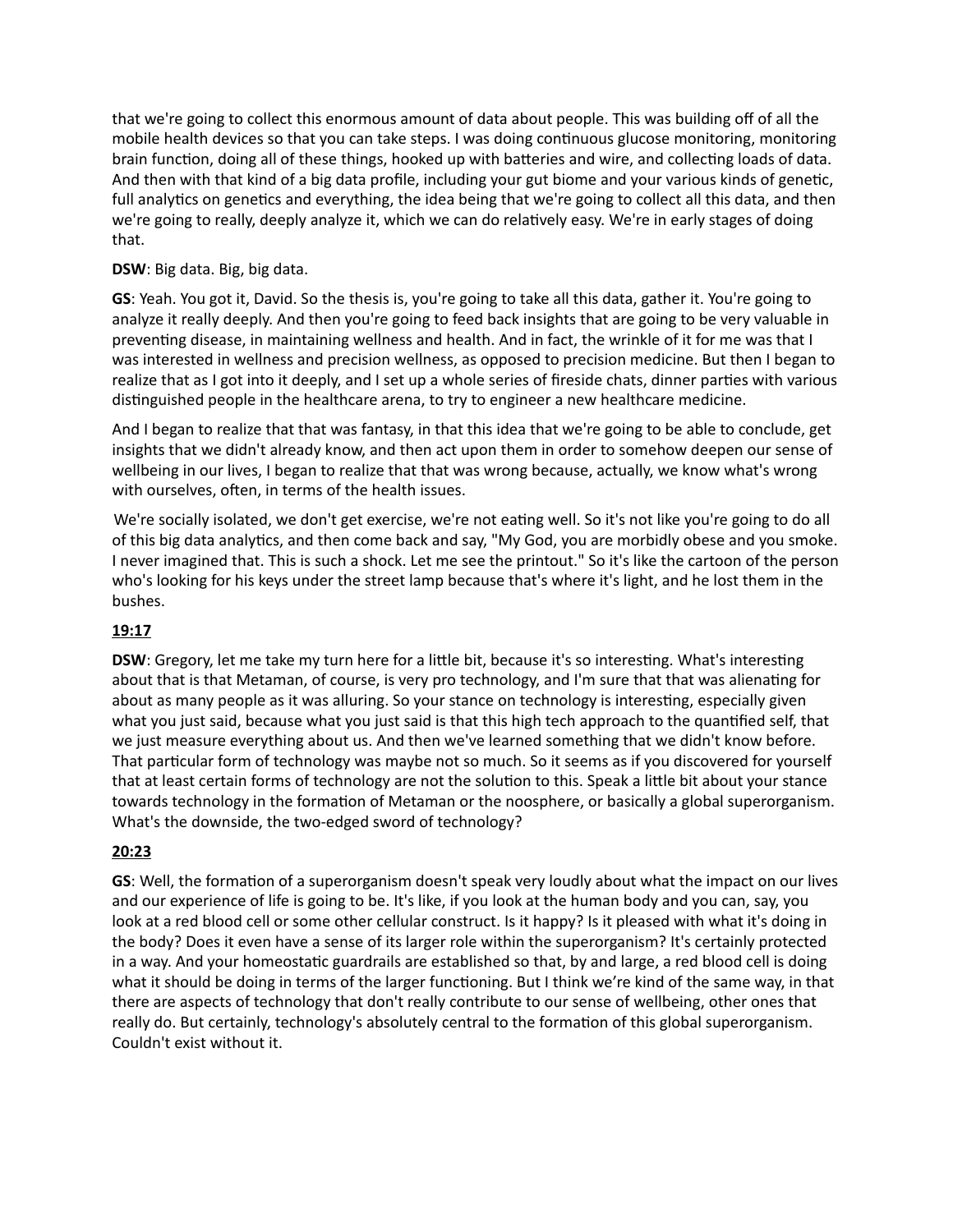# **21:42**

**DSW**: Absolutely. 100% true. I don't think anyone can disagree with that. I mean, it cannot happen without technology. And of course, it needs just the right kind of technology. As with all adaptations, there's a few things that work and millions of things that don't work. So we need the right kind of technology, but it does require technology. Teilhard appreciated that, and I don't see how anyone could argue against it. So there's something we could all agree upon. This cannot happen without technology, without some kind of technology.

**GS**: Right. And I don't think anybody would argue with that. What they would probably argue with, is it good or bad? Is it good for us? Is it something desirable? And to me, I looked at it as a field biologist would, when looking at an organism. I mean, we're not making judgment of whether, oh, is the termite a good organism or not? You're fascinated by its workings in a sense. So to me, in looking at Metaman, as I called it then, there have been other nomenclatures and references to it in terms of what Teilhard de Chardin had referred to it, and the noosphere or the global brain, the global mind. All of these sorts of things. But to me, it's deeper because it's not just the mentality and the information process that's going on, but there are all sorts of deeper things that are happening.

I have this vision of, it's extracting resources from the soil and devouring them, and distributing them. And there are all sorts of redundancies in its systems that are evolving and being created. It's very much an emergent phenomenon, and very much one that is refining and amplifying on its growth as it continues. And we can get into some of the mechanisms around that, which were developed in Metaman, and were fascinating to me because as you begin to look at it in that context, you see how it has solved and transcended some of the limitations that have been encountered by lower level entities. Meaning multicellular organisms, which have to have a membrane to protect their homeostasis and things of that sort.

So to me, it was a change of, not a doubting that this thing is occurring, that it's very robust, that it's very powerful. And in fact, I think it is something that is not fragile in any way. It is a transition that is setting the foundation for life, millions and millions of years, or tens of millions of years into the future. This is one of the fundamental transitions in the history of life. Now its impact on us is another story, and that's where I was going with the other information about human health, wellbeing, and then about The Book of Questions as well.

# **25:06**

**DSW:** So often this topic of the global governance is nested within a macro evolutionary story, a macro evolutionary story. You use the word macro evolution yourself, I believe. Teilhard did. I mean, it's all about the origin of life and the transitions, and multicellularity, and so on. And what's lacking very often is a micro evolutionary story, and a micro evolutionary story that might link to the macro evolutionary story. Here's where my expertise comes in, because I think whenever you look at anything in nature or in human life that counts as cooperative or good governance, or prosocial, or basically oriented towards others or the system within which you reside, then those traits are in a Darwinian contest with other traits that we regard as disruptive and self-serving. It's the eternal contest between altruism and selfishness.

Everything we value is vulnerable to disruptive, lower level, predatory and competitive behaviors. And when you go back to the macro revolutionary story, and you ask such questions as the origin of life, the first cells, multicellularity and all of these things, you find that the only reason that these transitions occurred was because they solved that problem with various means of social control, various means of social control that prevented these more disruptive, self-serving agents from taking over. Cancer is the best example of that because multicellular organisms, that's the paradigmatic organism that we're using to compare to some kind of global organism. But even multicellular organisms are vulnerable to cancers,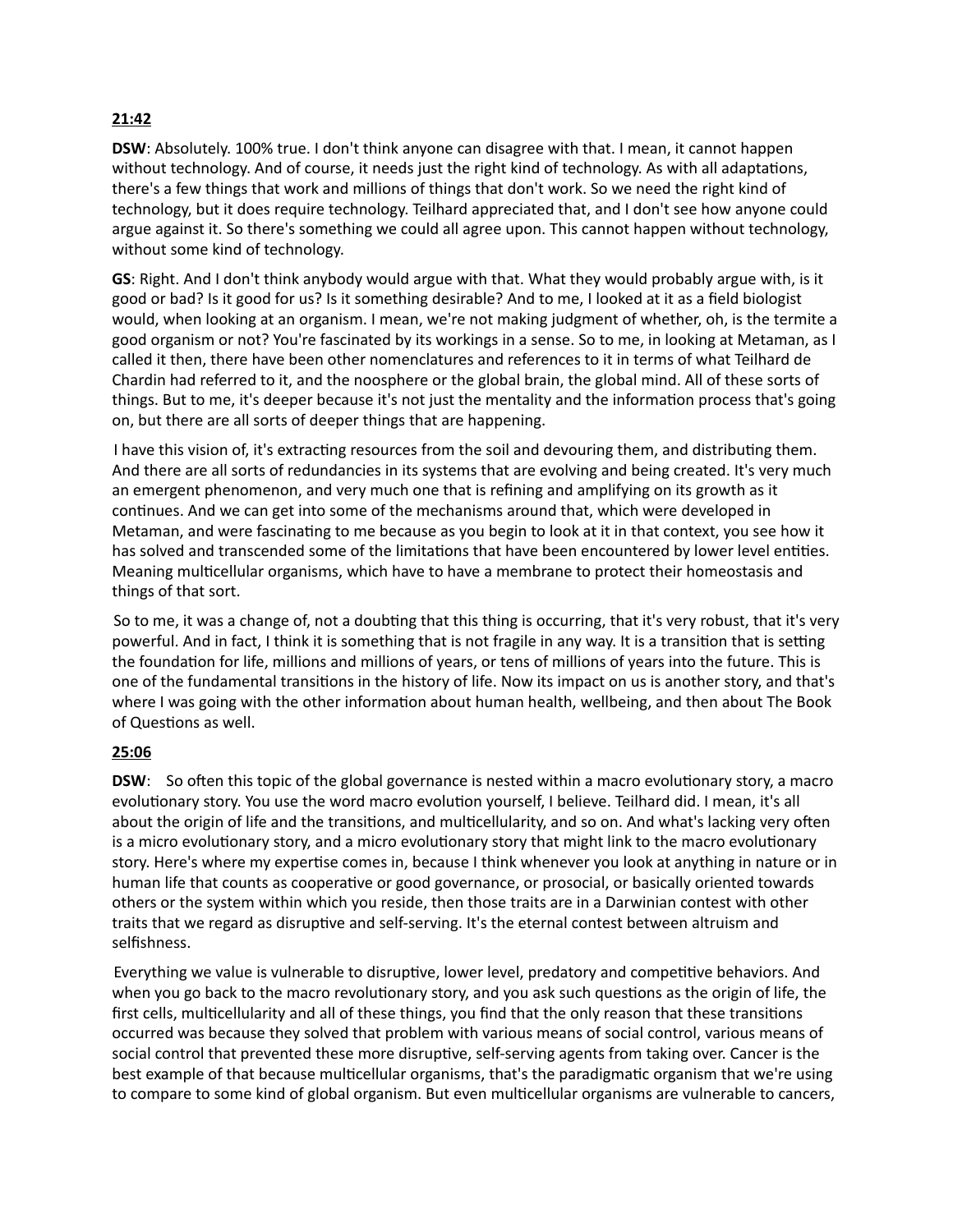of course. And cancers are nothing other than mutant cells that manage to proliferate at the expense of the solid citizen cells, the cooperative cells within the body. They're cheating cells, and they have the local advantage.

And multicellularity could not exist if there had not evolved between individual selection, elaborate mechanisms to prevent cancer. Cancer prevention mechanisms. And Athena Aktipis, who is one of the people in this series, has a book called The Cheating Cell, which is all about cancer from this perspective. So it follows that if we look now at any cooperative unit, any cooperative unit in nature or in human life, the reason it exists is because it evolved those protections. Human morality is a good example. I mean, everything that we associate with human moral psychology is basically like a big immune system that protects against self-serving, disruptive behaviors. And you can look at any scale of society, any scale of human society, this is one of the things I do.

 Let me take it in two scales. One is the scale of small groups. So any small group of individuals who are trying to get something done, they have to cooperate. And when you actually study them, you find that they actually vary in how well they function, from the best of the worst. We know that. We don't need a scientist to tell us that. We have our own experience. And when you look at the ones that work super well, what you find is that they have good governance. And the political scientist, Elinor Ostrom, who won the Nobel prize in 2009, is the one who worked out what she called these core design principles. But the way that they could be understood is governance. It's like cancer prevention. So this group has the appropriate structure.

## **29:33**

**GS**: But aren't you taking good governance, which a lot of people have very different views of what good governance should be? I mean, you could say totalitarian society. Is that good governance? It could be, under certain views, and there's a certain competition that's going on. But essentially, I would say good governance in the sense you're using it just means governance that's capable of maintaining the collaborative activity, and reducing the dissociative activity that would occur with larger and larger entities. So by definition, it's that there's government that is capable of maintaining a large, a higher level organization. And it has nothing to do with whether the individuals within that framework are satisfied or comfortable with that, or whatever. It's just functional government, essentially. Am I correct there, and that's what you mean? That in the sense of, it works, in other words, it can actually handle that level of association and synergistic interaction of larger numbers of parts?

## **30:56**

**DSW**: Yeah. I'd have to say yes and no, Gregory. And I want to keep this compact, but by all means. Many groups, the purpose of the group is pretty plain to see. It's their mission statement. If it's a corporation, if it's a shareholder value model, then it's profit. If it's a non-profit, it's their mission. If it's a group trying to build a playground, it's the playground. If it's a school, it's education. I mean, most groups have purposes. They're functionally organized, or at least they want to be. And then there's the question, if it's a common pool resource group, which is what Elinor Ostrom studied, it's a forest, it's a fishery. It's the groundwater. These are collective action problems, basically, where there's some goal that actually everyone is aware of the goal. And it's a question of how well it is achieved.

So that's the sense in which when you ask that question, there's an answer as to how well it's achieved, these governance rules, basically. Let me list the rules so as just to make it a little less abstract. Basically what she said, the groups that work well, first of all, they have a strong sense of identity and purpose. So everyone knows that they're in a group and they know who the member is, and they know what the group is about. I mean, most groups are socially constructed. So if there's not a boundary, a conceptual boundary to the group, then that group is unlikely to work well. And number two, proportional cost and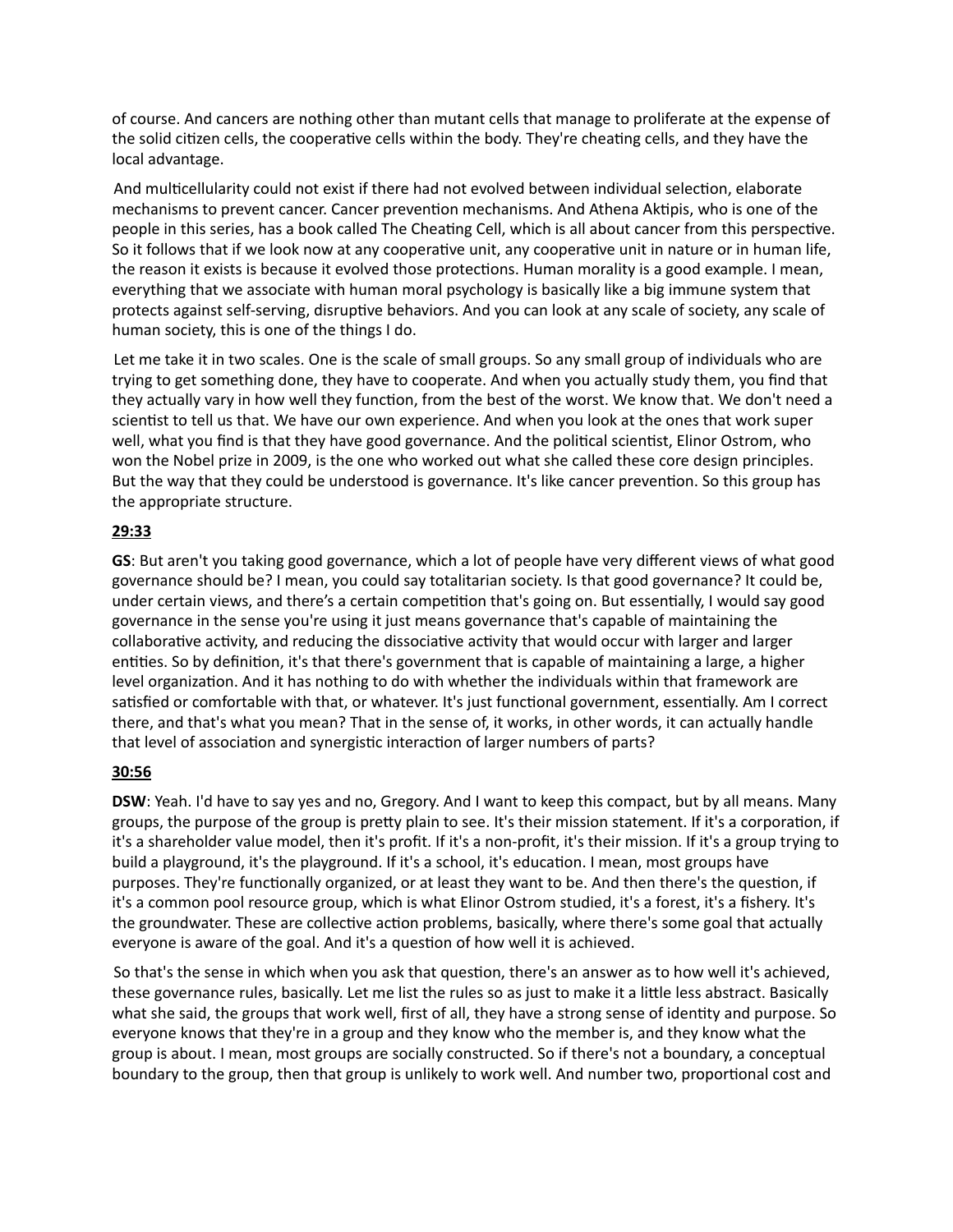benefits. If some people are doing all the work and other people are getting the benefits, that's not likely to last very long.

 Number three decision making. If some people are calling the shots and other people are just being bossed around, that's unlikely to work very well. In the first place, it's a recipe for unfairness. And in the second place, you're not making use of everyone's wisdom. Monitoring agreed upon behaviors. If we can't tell you're doing what you're supposed to do, well, how could it possibly work? Graduated sanctions. If you're misbehaving, well, something got to be done about it. It doesn't have to start out mean, but you have to be able to escalate. Conflict resolution. Conflicts will occur. If you don't have some way to resolve conflict, well, forget about it. And so on. So these are pretty commonsensical. But if you don't have them, then that group's not going to work well. So here we have an anatomy and a physiology that we can understand at the level of small groups. Forget about the whole earth for the moment. Just focus on these small groups that we participate in everyday, and we see that they could actually vary.

 Now here's where, I think, a small departure from what you said, Gregory, because when these groups work well, and you can see that they have equity and moral equality built into them, right? So when these groups work well, they're enormously satisfying for the members of their group. It's not the case that the group worked well independently of the welfare of the individuals. There's quite a strong alignment between the group working well and the welfare of the individuals within the groups, as you would hope.

## **34:26**

**GS**: That doesn't sync with my understanding of group superorganism phenomena, in that if you were to look at insect colonies, for example, you would see many where you would look at it, and from our point of view, you would say, "Well, no, there isn't any equity there." Just like we shed certain cells that have their function. And you could say, from our perspective, "Oh, no, they're not being used fairly in some way." And you see that in all sorts of communities. In other words, this value-laden, this overlay of values and fairness, and concepts like this, to me, they don't have much of a place in my thinking about, whether something is functional and it works well. I mean, it seems to me, the proof is in the pudding. If there's an organizational structure, whether it's fair or not, it is very powerful and is dominant, and is able to spread. It's obviously a good in the sense that a functional, a powerful, a competitive system of organization.

# **35:50**

## **DSW**: Well, you're right.

**GS**: And that's one of the clearest issues today, is that there's an attraction for the totalitarian kinds of organizational structures that are well represented by what's going on in China today, and the use of powerful technologies for surveillance, for organization, for control, versus the chaotic situation in the West, that many would say is spinning out of control because of the advent of communications technologies that is creating mob-like aggregations of people that are communicating at levels we're relatively unadapted for, as biological creatures that are components, sub components of this larger collective. So I don't know where these things go. And that's what I meant by, I'm just looking at them like a botanist. Look at new plants or whatever that they find.

# **37:00**

**DSW**: Gregory, so must all of us when we look at history. We must look at them from two very different perspectives. One is as the naturalist, basically, as the botanist is, as you said. Also as an ethicist as to what kind of society we want to work towards. If it turns out that the most successful society at the group level is just like some kind of cyborg, or maybe treats individuals as skin cells and just sloughs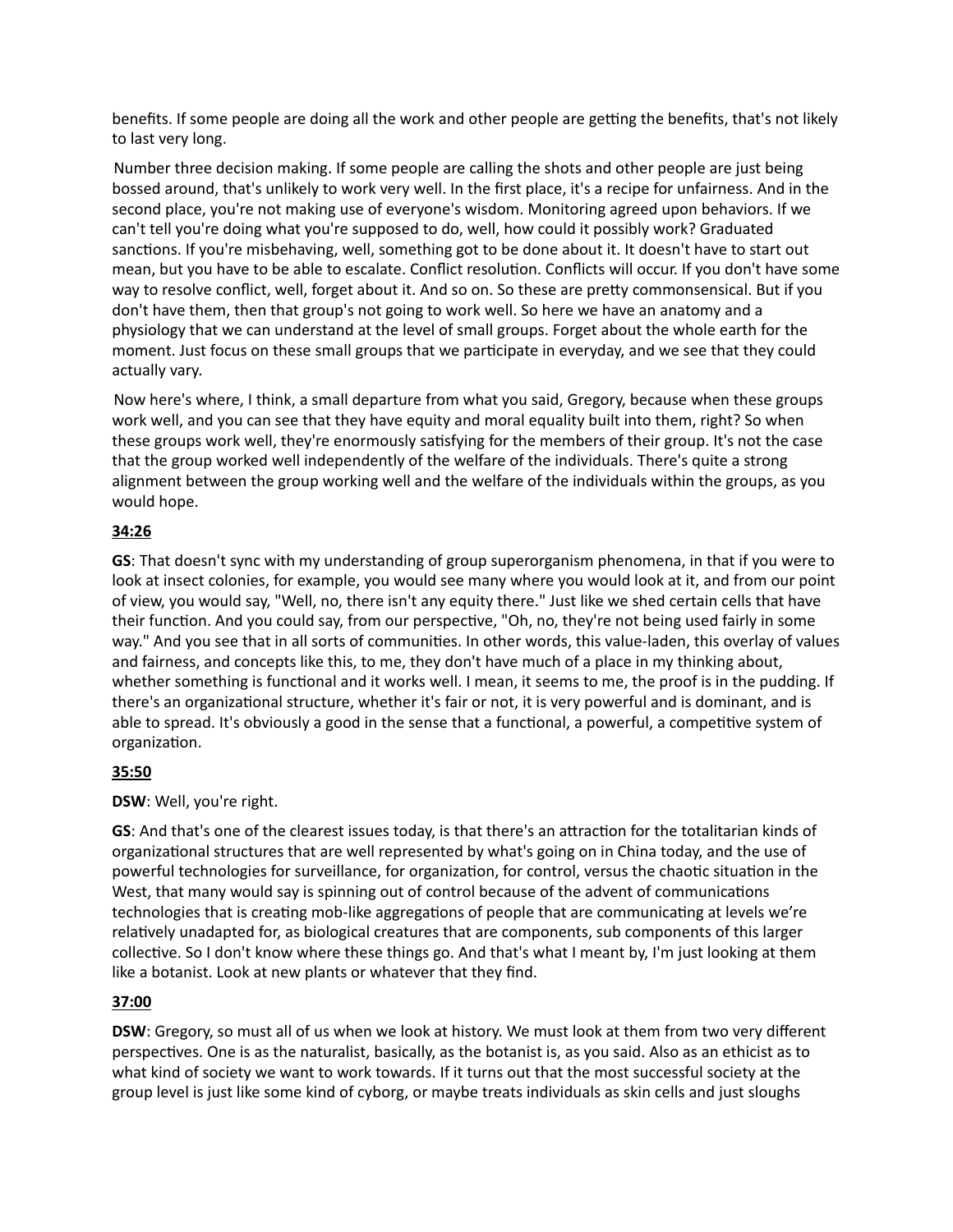them off whenever they want, a slave society, perhaps, if that's what works well, that's pretty scary from a moral perspective, when what we regard as moral is in fact not what is evolving at these levels. And if you look at history, what you find is actually everything about this is complex. But you certainly find examples of societies, which would be nightmare societies from our perspective, and which of course, since they exist in history, they succeeded for a period.

My favorite example is Sparta. One of the conversations in this series is with a Greek scholar named Josiah Ober, Josh Ober, who's just a wonderful scholar of ancient Greece. And if you look at Sparta, first of all, you find democracy at a certain scale. It was a military democracy, but they were just predatory. And everything else, including the people that were providing food for them, they were just like a great white shark or something. They were very democratic within themselves. But as far as everything else was concerned, they were predators, social predators. And even Athenian democracy was…

## **GS**: Yeah. But even Athens…

**DSW**: Slaves. Yeah, slaves. And yet it's so interesting that within a certain moral circle, within the defined group, right? The defined group, the citizen, okay? And then you look at what's making that work well, then these democratic principles actually are what makes the group work well. So there's some sense in this very complex moral terrain, there's some sense in that what we value morally, which many of us value morally, is in fact what works well.

## **39:37**

**GS**: Yeah. I agree with that at some level. But I would posit that our morality and our sense of ethics is very much informed by our biology. It's a primate biological sense. If you were to look at insect ethics, for example, as E.O. Wilson points out, who we mentioned before, there would be a very different sense of what right and wrong would be. And my suspicion is that as we move into a cyber realm, and in fact, potentially…I mean, to me, the biggest issue of our era is not how we're going to use genetic engineering or all of the ideas about exactly how our human interaction with technology will be, at an individual level. But it's whether in fact, we are at a watershed moment in which the very substance of life is going to shift, that basically the evolutionary progression that is occurring within the non-organic realm within silicon and its ilk is going to continue and proceed, and create cognitive, conscious living beings who are not biological.

# **41:05**

 And there's been a lot of thinking about transhumanism, posthumanism, the idea of uploading human consciousness in various ways, into non-biological inorganic realms. And what the interface and the relationship between biology and non-biology is going to be. And then if technology moves us to an entirely different level of potential and operational interaction, then does that mean that the ethical framework that we have is no longer appropriate for that new realm, and is unlikely to be retained, basically? Because if you can duplicate, if there's essential, functional immortality in some way, or if you can duplicate consciousness, you can back things up, you can interact at a distance in various ways that don't preserve the integrity of the separate individual beings, it changes all sorts of things. And who knows where that goes?

# **42:23**

I was talking about the macro biological, macro evolutionary framework, simply not because it doesn't emerge out of microbiology. I mean, it's clearly our cognitive processes that have allowed the emergence of technology in ways that have reshaped and created a superorganism, and are shaping its workings. But that if you take those things and allow them to project forward, even a tiny bit, hundreds of years, not even thousands or hundreds of thousands of years, it's mind boggling to even imagine what this biology, and I say, biology in the general sense, that it might not be organic, but it is biological. It is life in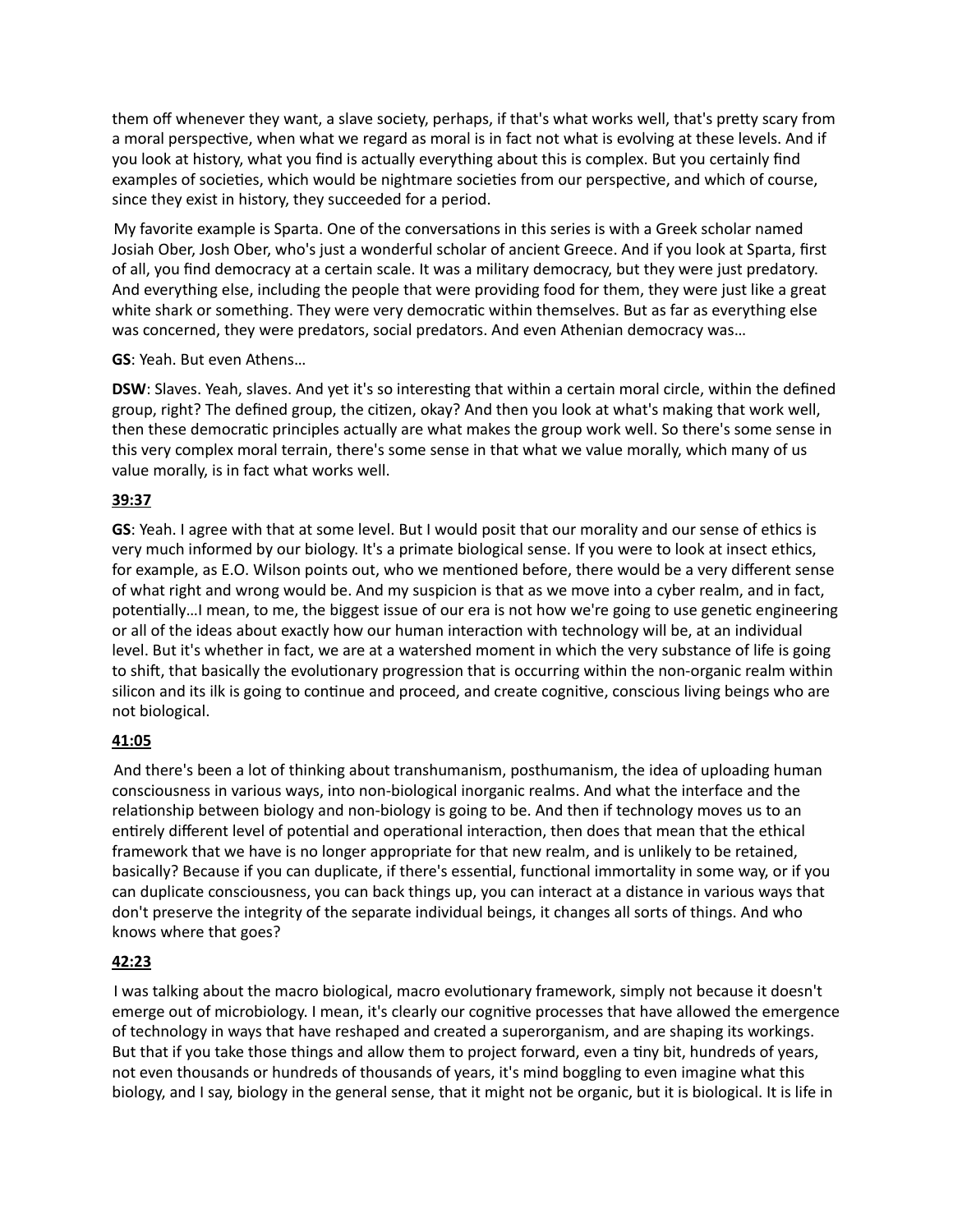the same way. And we're at this strange moment between these two levels where we can see ourselves in ways because of the shadows of the superorganism, the meta structure. And yet we can only, very dimly, perceive its workings and where it's going.

## **43:35**

**DSW**: Well, that brings up something, Gregory, that often gets lost in these kinds of conversations because they're so human centered and technology centered that one wonders, whatever happened to the natural environment? Whatever happened to the rest of life on earth? Biodiversity, all of these sorts of things? Which some people value, others don't. Teilhard had this statement where he said—and here I think he was being the naturalist, he wasn't being normative about it—he said, "I can envision a time in which the only thing on earth are people and their domesticated plants and animals." Everything else just went away. And that's a horrifying thought.

And in fact, actually, that's the kind of thing, you don't want that wish to come true because ecosystem services and things like that. The natural world provides all kinds of essentials for life that we don't know about. So we have a practical reason for preserving the rest of life on earth. But what are your own thoughts on biodiversity and its importance, its value? As we move towards a global superorganism, what is the fate of everything other than ourselves, and our domesticated plants and animal?

#### **44:58**

**GS**: Well, I think that it's likely that we're in the midst of a massive extinction that is similar to what has happened in previous eras, and that it's mostly driven in terms of numbers of species and such. It seems to me that it's very driven because the geographical isolation, functionally, of island fauna and flora, and such, is unlikely to be maintained. And it's already being seriously impacted, and that's where you get larger numbers of species, is when they're in island arenas or in little locals in the Amazon forest or whatever. So I think that it's going to be a much weedier environment, essentially, where you get various kinds of species that are very successful and spread very broadly. And I think that, certainly, the domesticated animals and plants are ones that are thriving because of their relationship with humans and human society.

## **46:04**

But it's very fragile too, because if they exist because of their integration into a functioning superorganism that's fairly rapidly evolving, well, if the role that they're fulfilling in that superorganism is displaced by technology in some way or another, so that it can be executed more efficiently or in other ways, then they will disappear as well. So that's a fairly dynamic—how to say? A fairly insecure arrangement there. And then the other thing is, who knows? When we start beginning to alter and change the fundamental drivers of our biology, when we can edit DNA, the way that we are rapidly developing the capabilities of doing, then it's almost like the traditional diversity is very limited compared to the future diversity that will be possible as the guardrails on life forms and the requirements for them begin to melt away, as you begin to have merging of technology and biology, in all sorts of unfamiliar and unusual combinations.

#### **47:40**

 It's terrifying in a way. And I look at it as that because we're the objects of these processes as well. It's not only that we're the observers of this, as you step back and you're the naturalist, and watching this amazing thing, this amazing transition occurring, but we are the agents of it. I mean, we're at the heart of what is occurring, which is why people feel such guilt and such concern about degrading of the natural environment, or do we have the wisdom? Is there the wisdom not to do something that will have awful consequences, where we destroy the capability of sustaining life on the planet at all? And then we're the objects of these things. We're going and doing all these tinkerings, and it reflects back on ourselves. I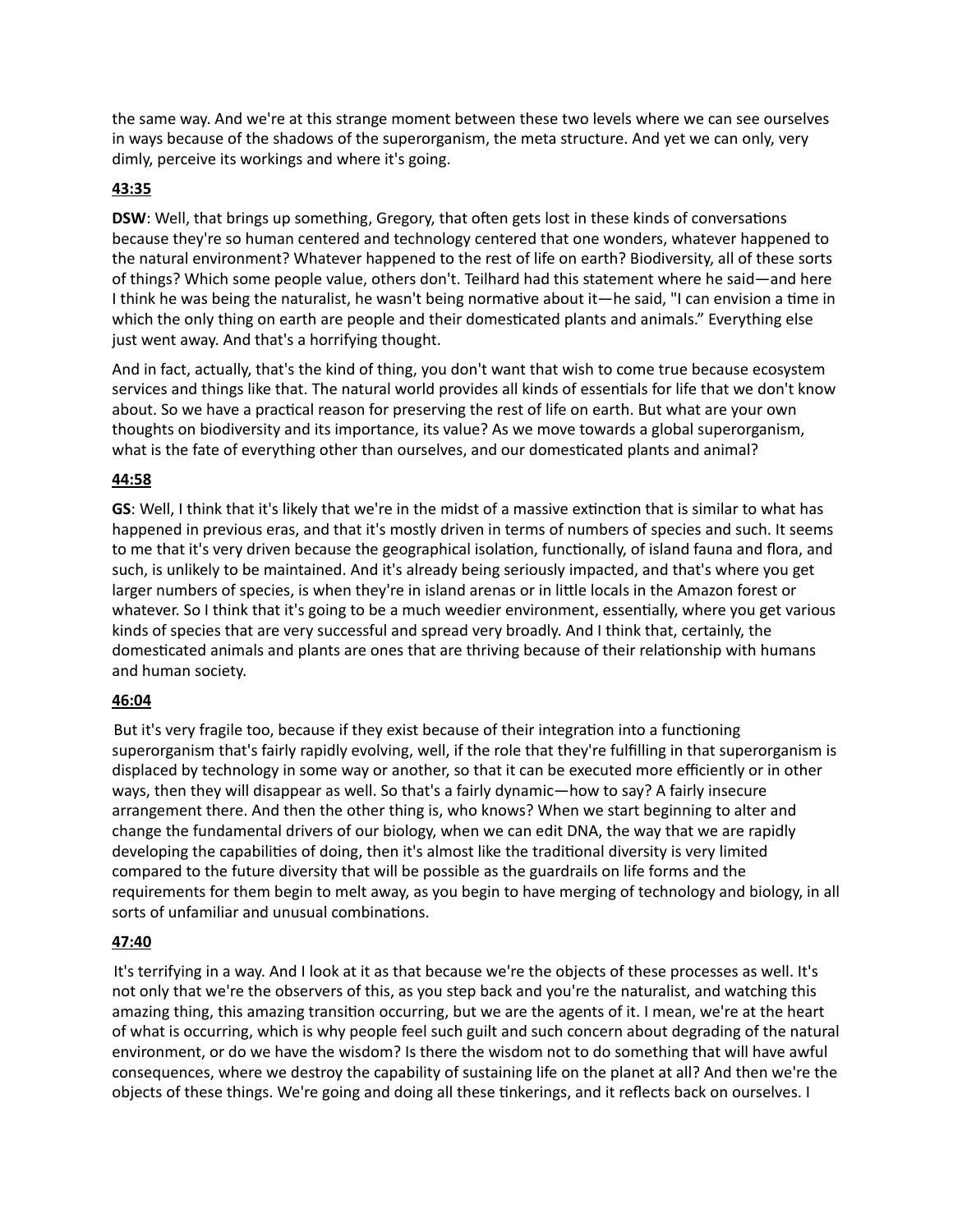mean, you can see it with the pandemic, which was certainly, plausibly concocted through human research. Whether that happened or not is uncertain, but it's certainly not an unlikely possibility. And if it didn't happen in this case, it will happen in the future.

## **48:59**

So we can create things that we do not have the capability of protecting ourselves from. We're on this treadmill where we have to explore and develop that potency, that power, ever more rapidly in order to stay ahead of the unseen consequences of the same technologies. So does that go and create a transition to a very stable structure that then moves out towards the stars or whatever? Or does it implode upon itself in a relatively short order? The answer is not clear on that yet, but certainly, it would be reassuring if we had encountered some other form of life in the universe, or some other signal of it as well, because one of the explanations for the lack of seeing any other life, or evidence of life in the universe, any clear evidence of life, despite there being many planets that are capable of sustaining life, is that life moves very rapidly when it reaches technology, through a whole series of accidents and evolutionary developments, that it very rapidly extinguishes itself before it spreads. So who knows? I don't know.

# **50:30**

**DSW**:What you just said, Gregory, is that when we look at this global thing that has been created, it's already a global thing and is evolving very rapidly, then it can go right. It could be something that would deserve to be called a superorganism. It deserves to be called a benign superorganism. It's a superorganism that actually nourishes its members, rather than expending them. It could be that kind, or it could be another kind of superorganism which actually expends its members. Or it could be something that doesn't qualify as a superorganism at all. It's just a system, and it's one that's actually an unstable system. It's going to wink out of existence, as you just said.

So these are all possibilities for this global thing. And only some of them qualify as Metaman. Only some of them qualify as a superorganism in any sense of the word. And of course, ethically, we need to work towards some of these outcomes and try to prevent others. When does this come down to policy? And this is right in front of us. So this global thing is now overheating the earth, and there doesn't seem to be any efficacious thing being done about that. So speak to some of those issues.

# **52:22**

**GS**: First of all, I think that the idea of issues of biodiversity or global warming, or these sorts of things are very low on the list of disrupting this robust system that I look at as a superorganism, and that I think is very robust and powerful. I think that the chances of it going awry and essentially extinguishing itself in some broader way is going to come out of the technology itself. In other words, that the biggest threat to human society is actually human activity and the technologies that we have, and don't really understand the implications of them.

# **53:10**

And it's very clear. You can see it in a very short period of time, with the development of social media and broad communications technologies that exist today, which are—in a period of, I would say 10 to 15 years, maximum, more like 10 years—are in the process of creating an extraordinarily divisive and dysfunctional society within the United States. And that's kind of the leading edge of that, where you have all sorts of filter bubbles and disinformation, and memetic amplifications that occur, that essentially render democracy ineffectual. Just as the electorate becomes very fragmented and it becomes almost, very difficult to achieve consensus around anything. So you have a very chaotic environment on one hand, and this has been discussed by others as well. Or you have a more stable, but equally problematic,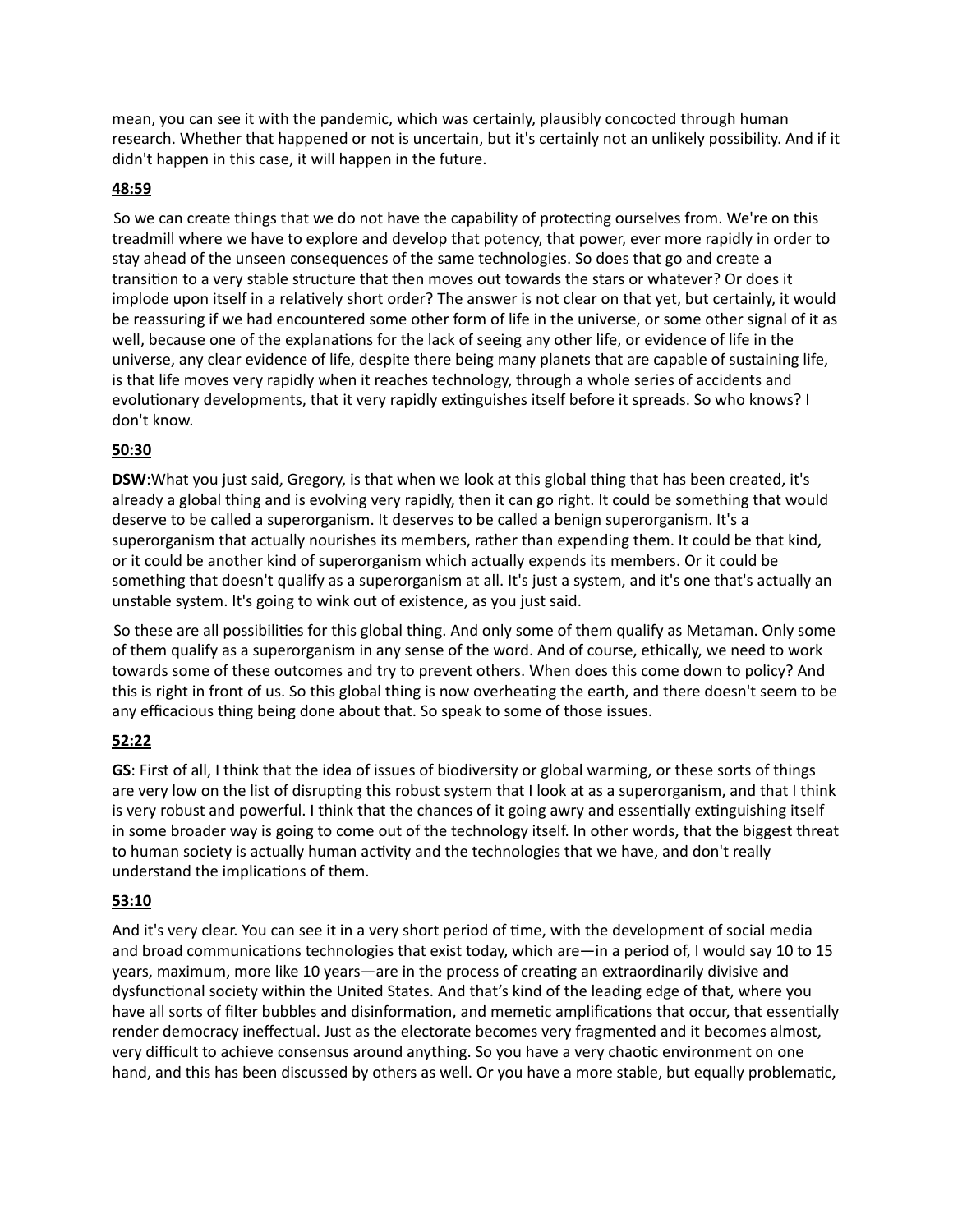totalitarian regime of control that's emerging within China. And these are two different realms of activity that are moving way more rapidly than any of the issues of climate change and such, that are disturbing.

I find it disheartening, the recent developments on the technological front and the communications front, how they're impacting society, in that I could see technological remediation. I look at the issues of things like global warming as being ones that are quite easily soluble. I remember looking at studies where, even if we burn all the coal, what we know of, and raise the global temperature, it's not a runaway situation. You end up with probably melted ice caps. You end up with sea level rising substantially over a period of probably 10,000 years. You end up...

## **55:36**

**DSW**: So this is not to worry, Gregory? This is not to worry? A third of the human population lives on coastlines, and they're all going to have to move, all the cities are going to be under water. This is not to worry?

**GS**: Well, if you look at it from the meta level, okay? There have been huge impacts on human society. Take the example of the black death, which probably killed off a third of humans, and now is looked at as a faint shadow for us. I'm not saying it wouldn't be extraordinarily disruptive, but if you look at a thought experiment and say, what if sea level, were going to rise, let's say, 10 feet over the next few hundred years? Which is not unreasonable as a possibility. So as a consequence, if you look at it from the United States, that would mean that all of Florida would be underwater. So if you're living in Florida right now, and you knew that that were going to occur in, I think, actually more like three to 500 years would be a more reasonable thing, but let's say it would was a few hundred years, what would be the impact of that on your life, immediately?

 It would certainly have impacts on the way we build structures and such, but buildings turn over every 50 years. Every few hundred years is a long time for buildings. I just can see this amoeba-like spreading and moving around. And it would be something that our technology could adapt to. I don't think that that would derail this human-centered endeavor of this superorganism. But those are long timeframes. Look at it, what's happened in a couple of years where you get very dysfunctional societies that very rapidly can descend into chaos. Look what happened in Lebanon, or in the Middle East.

# **57:50**

## **DSW**: What if the whole world became like that?

**GS**: Those are the things that I'm saying are threatening to the organizational structure that is very fine tuned and has a certain amount of redundancy to it. So those are the things that are likely to happen much more quickly, and be very threatening. And that's not even mentioning what occurs if you actually do develop conscious, inorganic awareness and living systems that essentially transcend biology. I mean, then they don't really care at all about the nurturing environment that supports biological life. I mean, they're actually better suited for space, for going out into the universe in some way. I mean, if you're talking about silicon, a vacuum and coldness is to be welcomed. So it's not clear to me exactly what the relationship is between human wellbeing and our future, and the wellbeing and the robustness of this superorganism.

# **59:07**

There's something that is consoling, or that is satisfying, that is reassuring, I guess, is what I'm looking for, is that, generally, when there have been these shifts in organizational level, from prokaryotic to eukaryotic, to metazoans, to this higher level entity, the prior levels have been incorporated and supported by, and protected at the higher level, because that organizational level arises in order to create homeostasis that can support and sustain the prior levels. And I think that that's much more likely to occur. I'm very optimistic, and I love technology and such, but I've grown to imagine that life, as it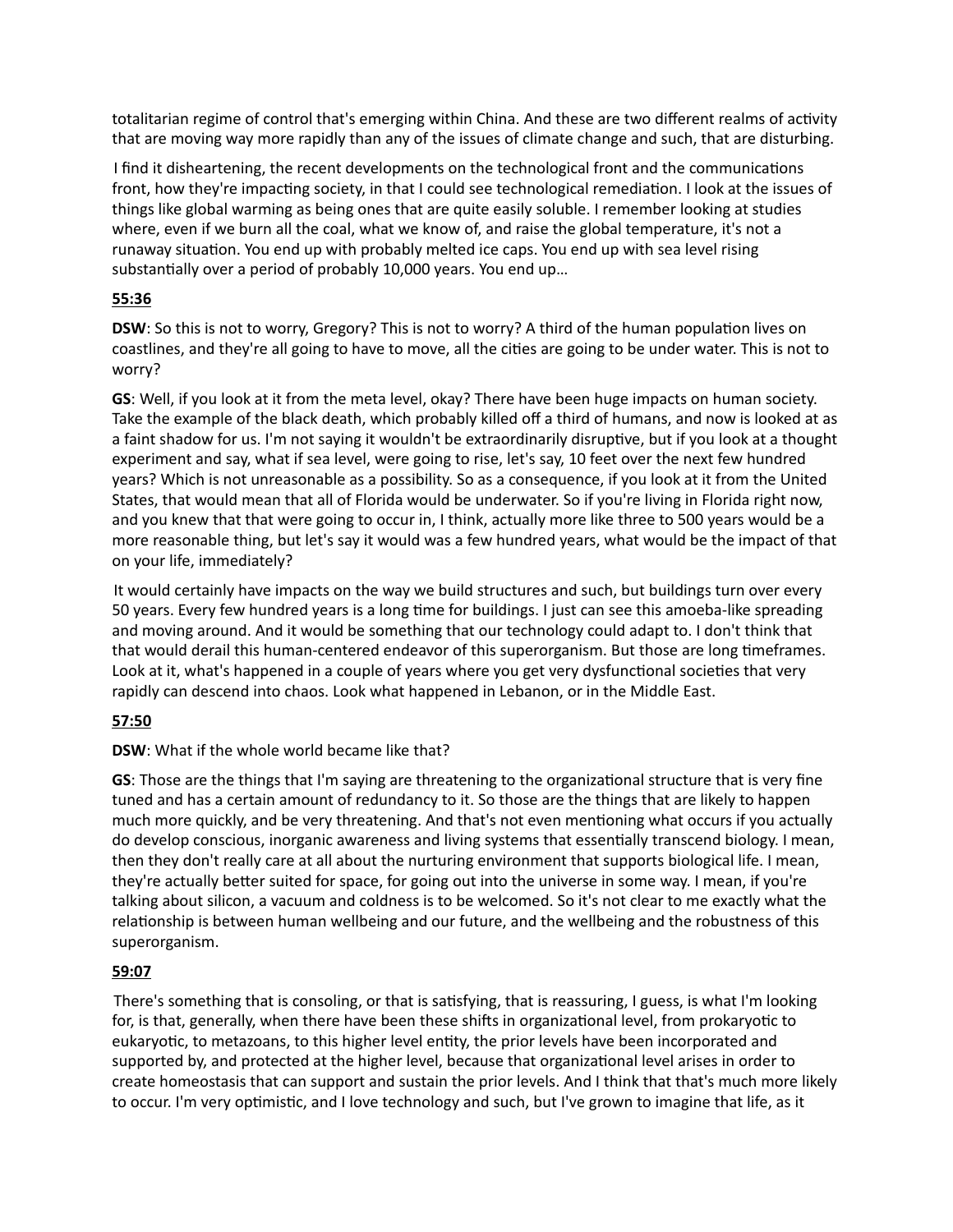exists, 50 to a hundred years from now, might be extraordinarily satisfying for humans that are born into that environment. But ours brains may simply not be malleable enough to comfortably adjust to those changes.

Just like right now. I mean, I'm very active with technology. Like the use of social media and communications technologies by natives...I have an 18 year old daughter, and to see her on Snapchat and interacting, and everything, it's a very different kind of sensibility than what I'm comfortable with. And I realize that my positioning and what I'm comfortable with is very different than my great grandparents, who would look at today in horror, and say, hmph.

## **1:01:02**

**DSW**: The advent of writing was like that. Well, Gregory, a good way to sum up, I think, would be to ask the question, if you were to write a second edition of Metaman, what would you change from the first edition?

**GS**: I think that it's the biological insights, the analysis of the organism that I call Metaman, the superorganism, and the way it has cognitive structures that are involved, both computational, human components of that, monetary components that essentially organize and distribute our activity. So the view of the biology would not change very much. The sense of communications technology and our experience with that I am in the process of exploring much more deeply at this point, because I think that where that's leading us, and very quickly, in terms of transcending, most human activity that otherwise would be required for maintaining this structure is being displaced by the AI driven activity. I'm thinking very deeply about also, not just as an external viewer, observer of this, which is very satisfying intellectually, but I'm very caught up with, how do we maintain our quality of life within this evolutionary transition that's occurring? And how can we nudge this evolution, this transition in ways that support our wellbeing?

## **1:03:06**

And that's what I'm doing. That's where we come back to The Book of Questions, where, to me, one of the biggest things that's occurring today is our social isolation and our lack of understanding of one another, which creates this fragmented society and a level of potential conflict that is very negative for us. I think we need to come back and find ways to reengage, to make these more humane, to feed our biology, rather than think that we're going to deny our nature as flesh and blood, as creatures, and plug into some metaverse, and that this is going to be a happy outcome for humans.

## **1:03:51**

**DSW**: Oh, Gregory, I'm really glad that this is that this, as our conversation comes to a close, that it's taking this form. I want to tell you about one of our other conversations with Jim Coan and Garriy Shteynberg on this topic. Let me just tell you about this theory called social baseline theory that says this. Throughout our history as a species, individuals never lived alone. They always lived within small, and for the most part, highly cooperative groups, even when those groups were warring with other groups. So the one constant of our evolution, of our genetic evolution, has been to be a member of a highly cooperative group. What that means is that the individual mind and body has evolved to seamlessly integrate personal and social resources. When the mind and body makes its trade-off decisions, it is seamlessly integrating its individual resources with its social resources.

 So when you isolate the individual and you take away the social resources, either in actuality or subjectively, then the brain and the body interpret this as an emergency situation. So the prescription is, and it's a prescription that can be a low-tech, even a no-tech prescription, although technology can assist, is to get individuals functioning in the context of highly cooperative and nurturing groups whenever possible. The small, highly cooperative group is a cell of multicellular society. That's the